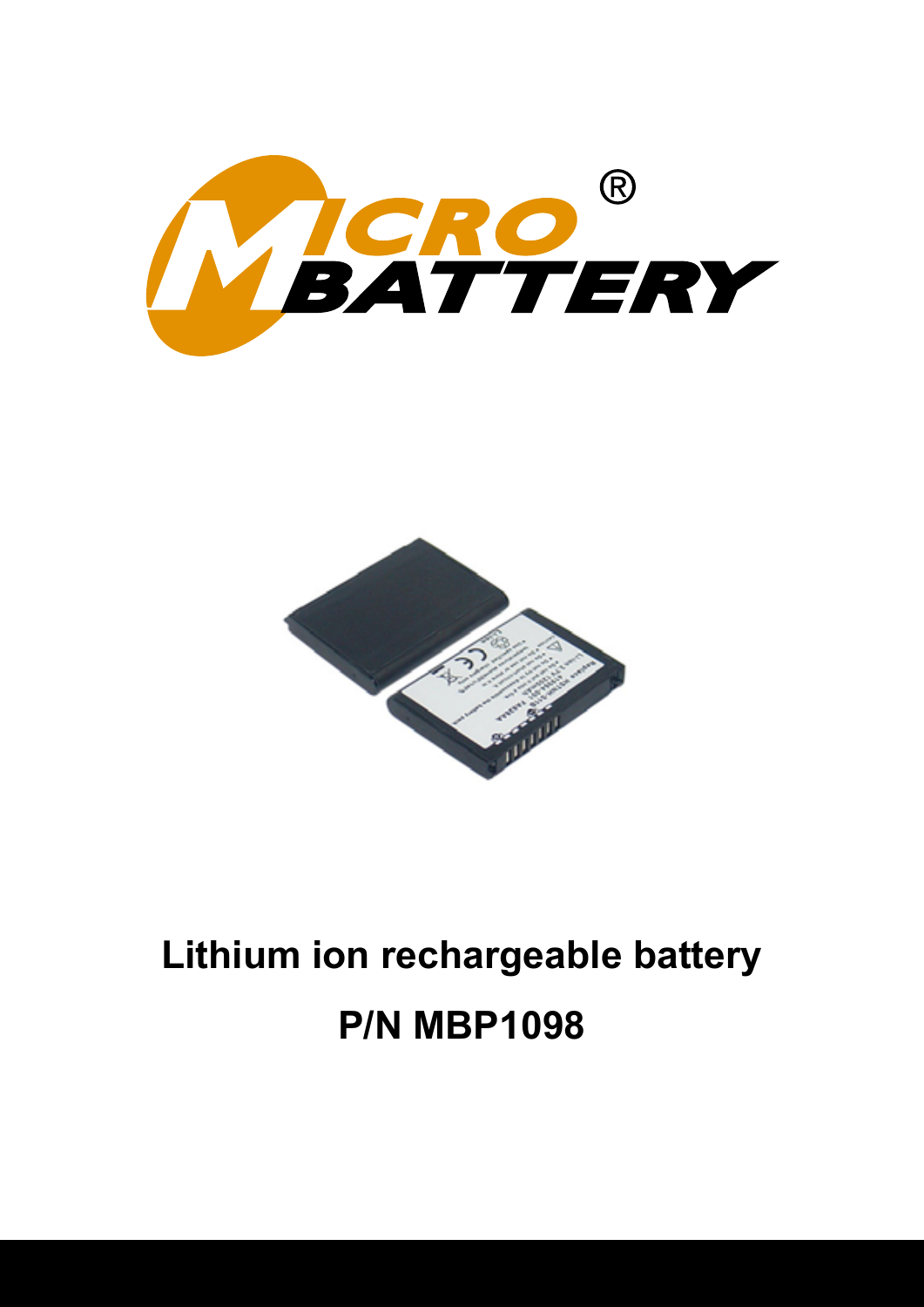

# **MATERIAL SAFETY DATA SHEET**

## **MSDS**:**PPL2014-00220004**

## **Section 1: Chemical Product and Company Identification**

| MicroBattery Part number:    | <b>MBP1098</b>                   |
|------------------------------|----------------------------------|
| Description:                 | Lithium ion rechargeable battery |
| <b>Customer Description:</b> | N/A                              |
| <b>Customer Part Number:</b> | N/A                              |
| National Stock Code:         | N/A                              |

| Manufactured by: | Guangzhou Zhan Hui Electronics Co., Limited      |  |
|------------------|--------------------------------------------------|--|
|                  | <b>Shinan Road, Guantan Village</b>              |  |
|                  | Dongchong Town, Panyu District, Guangzhou, China |  |

| Emergency Telephone Number:        |                      |
|------------------------------------|----------------------|
| USA                                | $(86)$ 755 2816 3081 |
| International                      | $(86)$ 755 2816 3081 |
| Technical Contact Telephone Number | $(86)$ 755 2816 3081 |

| <b>MSDS</b> Prepared by: | Ricky Lee |
|--------------------------|-----------|
| Date Prepared:           |           |
| Date Reviewed:           |           |

## **Section 2: Composition/Information on Ingredients**

| <b>Chemical Name</b> | CAS#       | <b>Percent of Content</b> |
|----------------------|------------|---------------------------|
| Lithium Cobalt Oxide | 12190-79-3 | 25-40                     |
| Iron                 | 7439-89-6  | $15 - 25$                 |
| Aluminum             | 7429-90-5  | $2 - 6$                   |
| Graphite             |            |                           |
| Natural              | 7782-42-5  | $10 - 20$                 |
| Artificial           | 7740-44-0  |                           |
| Copper               | 7440-50-8  | $5 - 15$                  |
| Organic Electrolyte  | 21324-40-3 | $10 - 20$                 |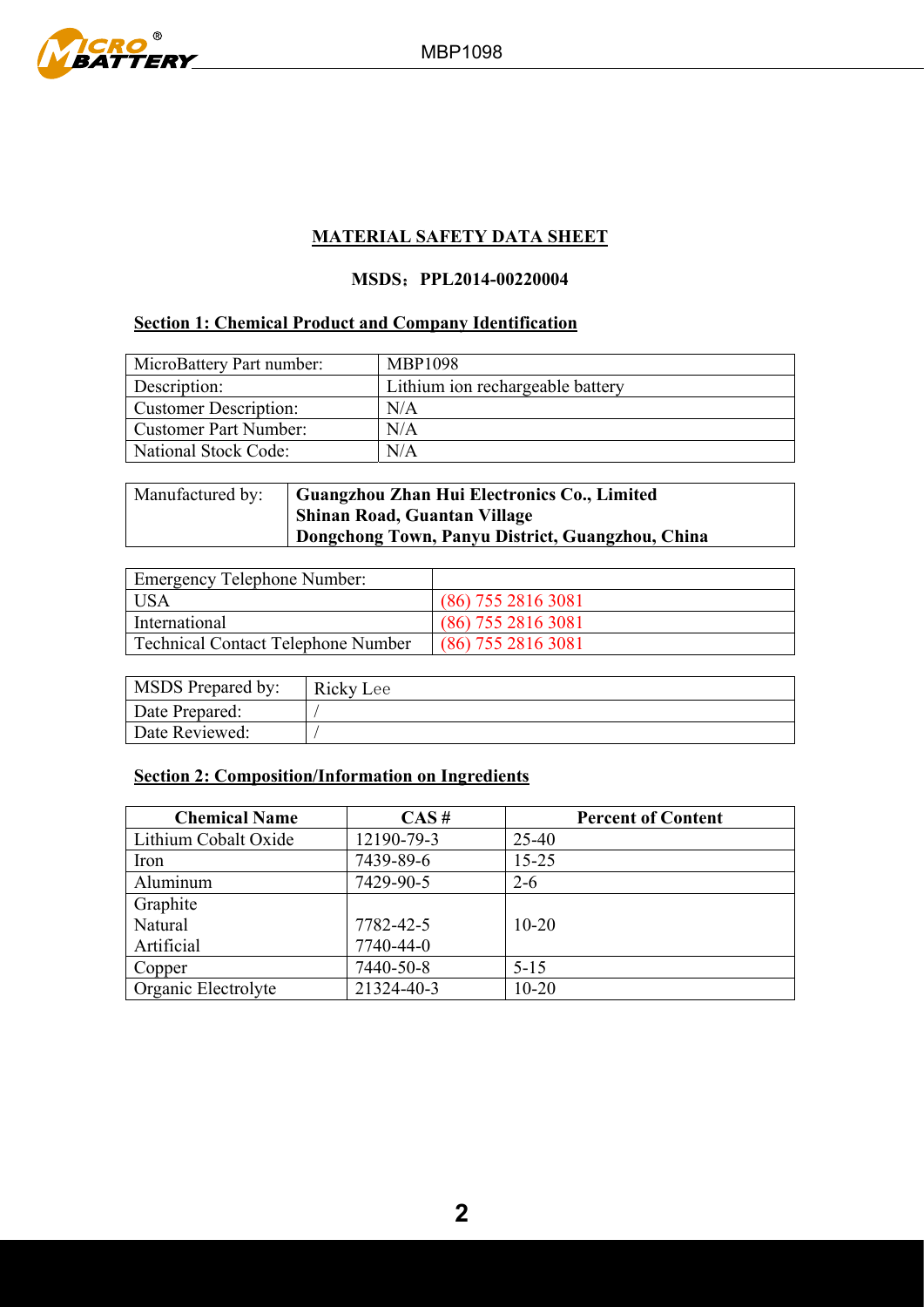

## **Section 3: Hazards Identification**

**Emergency Overview:** Caution, do not open or disassemble. Do not expose to fire or open flame. Do not mix with batteries of varying sizes, chemistries or types. Do not puncture, deform incinerate or heat above 60 °C.

**Potential Health Effects:** The materials contained in this battery may only represent a hazard if the integrity of the battery is compromised or if the battery is physically or electrically abused. **Acute exposure**: Electrolyte may irritate skin and eyes.

## **Section 4: First Aid Measures**

If materials from a ruptured or otherwise damaged cell or battery contact skin, flush immediately with water and wash affected area with soap and water. For eye contact, flush with copious amounts of water for 15 minutes and see physician at once. Avoid inhaling any vented gases. If irritation persists, seek medical assistance.

#### **Section 5: Fire Fighting Measures**

**Extinguishing Media:** Dry chemical type extinguishers or water are the most effective means to extinguish a cell or battery fire. A CO extinguisher will also work effectively.

**Fire Fighting Procedures:** Use a positive pressure self-contained breathing apparatus if batteries are involved in a fire. Full protective clothing is necessary. During water application, caution is advised as burning pieces of flammable particles may be ejected from the fire.

**Unusual Fire and Explosion Hazards:** Cells or batteries may flame or leak potentially hazardous organic vapors if exposed to excessive heat or fire.

**Hazardous Combustion Products:** Fire, excessive heat, or over voltage conditions may produce hazardous decomposition products.

Damaged or opened cells or batteries can result in rapid heating and the release of flammable vapors. Vapors may be heavier than air and may travel along the ground or be moved by ventilation to an ignition source and flash back.

#### **Section 6: Accidental Release Measures**

Damaged batteries that are not hot or burning should be placed in a sealed plastic bag or container.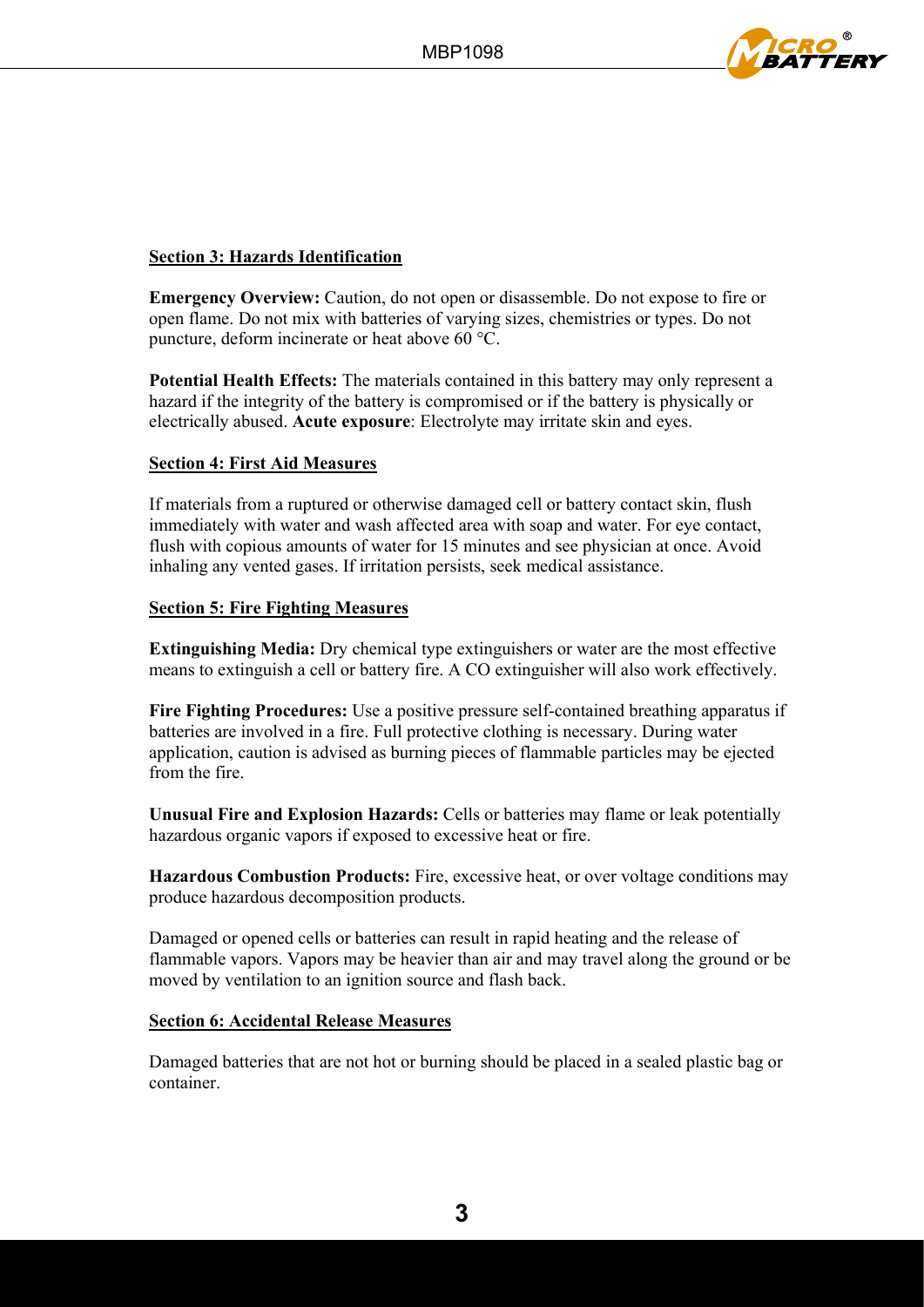

## **Section 7: Handling and Storage**

Batteries are designed to be recharged. However, improperly charging a cell or battery may cause the cell or battery to flame. Use only approved chargers and procedures.

Never disassemble a battery or bypass any safety device.

Should a battery unintentionally be crushed, thus releasing its contents, rubber gloves must be used to handle all battery components. Avoid inhalation of any vapors that may be emitted.

In the event of skin or eye exposure to the electrolyte, refer to Section 4, First Aid Information.

Batteries should be separated from other materials and stored in a non-combustible, well ventilated, sprinkler-protected structure with sufficient clearance between walls and battery stacks. Do not place batteries near heating equipment, nor expose to direct sunlight for long periods.

Do not store batteries above 60 °C or below -32°C. Store batteries in a cool (below 21°C (70°F)), dry area that is subject to little temperature change. Elevated temperatures can result in reduced battery service life. Battery exposure to temperatures in excess of 130°C will result in the battery venting flammable liquid and gases.

Do not store batteries in a manner that allows terminals to short circuit.

## **Section 8: Exposure Controls/Personal Protection**

No engineering controls are required for handling batteries that have not been damaged.

Personal protective equipment for damaged batteries should include chemical resistant gloves and safety glasses. In the event of a fire, SCBA should be worn along with thermally protective outer garments.

#### **Section 9: Physical and Chemical Properties**

Not Applicable

#### **Section 10: Stability and Reactivity**

- (1) This product is stable under ordinary conditions of use and storage.
- (2) It is not recommended that this product be stored above  $60^{\circ}$ C (140°F).
- (3) Hazardous decomposition products: Carbon Monoxide (CO) and other Volatile Organic Compounds.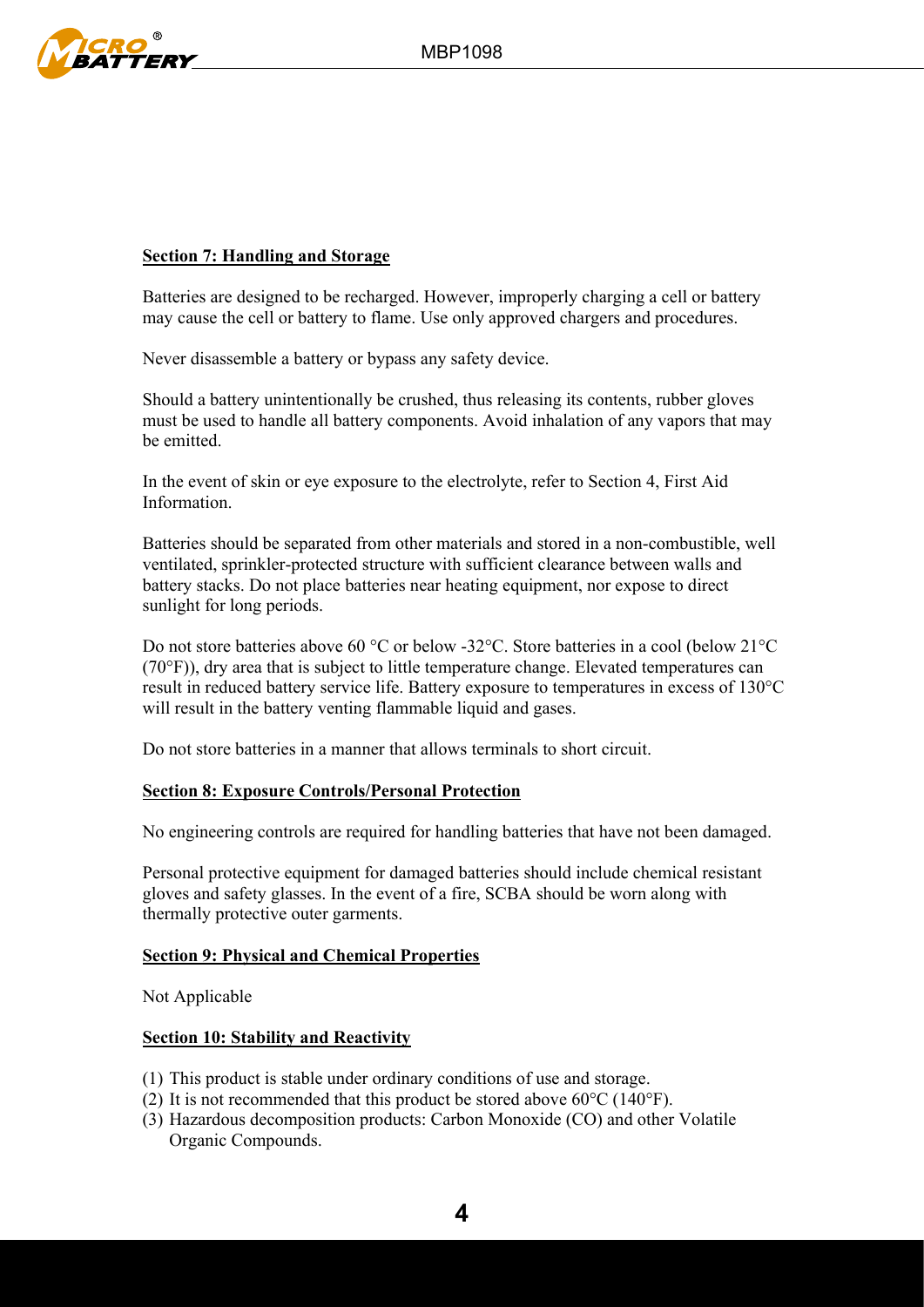

## **Section 11: Toxicological Information**

- (1) Irritancy: The electrolytes contained in this battery can irritate eyes with any contact. Prolonged contact with the skin or mucous membranes may cause irritation.
- (2) Sensitization: No information is available at this time.
- (3) Carcinogenicity: No information is available at this time.
- (4) Reproductive toxicity: No information is available at this time.
- (5) Teratogenicity: No information is available at this time.
- (6) Mutagenicity: No information is available at this time.

## **Section 12: Ecological Information**

Not applicable to this material/product.

## **Section 13: Disposal Considerations**

To prevent short circuit, batteries should be completely discharged prior to disposal, terminal taped and/or capped. When completely discharged it is not considered hazardous.

This product does not contain any materials listed by the United States EPA as requiring specific waste disposal requirements. These are exempted from the hazardous waste disposal standards under Universal Waste Regulations. Disposal of large quantities of Lithium Ion batteries or cells may be subject to Local, State or Federal / Provincial regulations. Consult your Local, State and Federal / Provincial regulations regarding disposal of these batteries.

## **Section 14: Transport Information**

| $(1)$ I Todact is shipped as. |                          |                          |  |
|-------------------------------|--------------------------|--------------------------|--|
| Ground (DOT)                  | Air (IATA/ICAO)          | Sea (IMDG)               |  |
| Non-Hazardous by ground       | UN3480 Lithium ion       | UN3480 Lithium ion       |  |
|                               | Batteries-Not restricted | Batteries-Not restricted |  |
|                               |                          |                          |  |
|                               |                          |                          |  |
|                               |                          |                          |  |
|                               |                          |                          |  |
|                               |                          |                          |  |

(1) Product is shipped as:

(2) Special shipping information. These batteries have been tested to Section 38.3 of 'UN Manual of Test and Criteria'. PortaPower declares that all lithium ion and lithium polymer batteries do not contain more than:

- 20Wh ELC (Equivalent Lithium Contents) for each cell inside battery.
- 100Wh ELC (Equivalent Lithium Contents) for each battery.

It is below the limits set by the 2013 IATA Dangerous Goods Regulations 54<sup>rd</sup> edition Packing Instruction 965/966 Section II is applied. And they are out of scope for Special